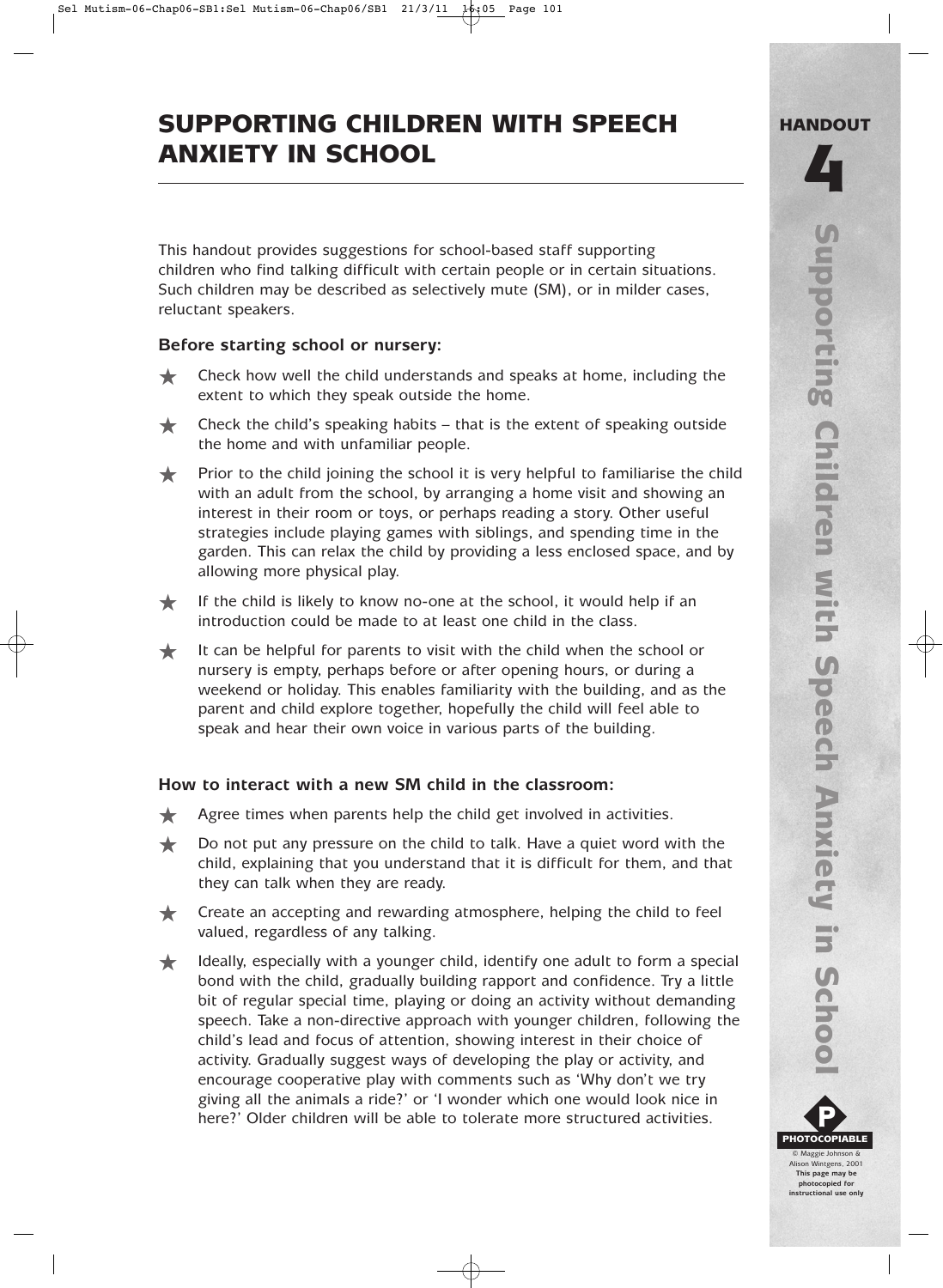

- $\bigstar$  Encourage joint activities with a quieter interact with the other children.<br>
Encourage joint activities with a quieter<br>
ontinued<br>
the register<br>
ontinued<br>
the see if a friendship can develop.
	- ★ Do not insist on eye-contact initially.
	- $\bigstar$  Try some small group or whole class activities in unison, chanting or reciting a well-known rhyme, counting or reading all together. Sometimes it helps to clap or tap a steady rhythm at the same time.
	- **★** At story time get the child to sit close enough to the front to be involved occasionally in turning a page, if you also ask others.
	- ★ Give praise for any of the child's achievements.
	- $\bigstar$  Do not make the register an issue accept a smile, nod or raised hand.
	- Wherever possible, adapt the curriculum so tasks can be achieved through non-verbal communication as a matter of course, rather than as a substitute for speech.
	- $\bigstar$  Make sure the child is (a) not getting *extra* attention for silence and (b) not *too* comfortable with alternative forms of communication.
	- Encourage home/school connections, in the form of artwork taken home or something from home brought to school and shown off.
	- **★** Keep open relaxed communication between school and the parents, especially as many parents of SM children are themselves shy and may be embarrassed or resent having attention drawn to their child's lack of communication.

 $\bigstar$  Remember that the child may have other developmental or educational difficulties, so keep an eye open for these and do not put everything down to the selective mutism.

*answering the register to be enjoyable for the whole class. Every day she chose a helper from the group. When she called out each person's name, her helper had to find that child and shake hands. It became quite a challenge to move round the class as quickly as possible! This activity was beneficial to the children with poor socialcommunication skills, and allowed Sally to participate without anxiety.*

*Meesha's teacher tried to keep a careful distinction between curricular activity and social interaction by letting Meesha see that the children who got her attention verbally tended to take priority. She made sure that Meesha got praise and encouragement in other ways though. While some of the class read to the classroom assistant, Meesha worked in a small group on phonological awareness and alphabet skills. Activities included sorting pictures into rhyming groups, recording a tick or a cross to indicate if two words sounded the same, selecting the odd-man-out with a different initial letter sound, sequencing plastic letters into alphabetical order, and matching these letters to pictures with the same initial sound.* 

*The group work gave Meesha confidence and she started to help and talk to the less able children. Meesha was congratulated for this and was soon able to provide this help in front of her teacher.*



P PHOTOCOPIABLE